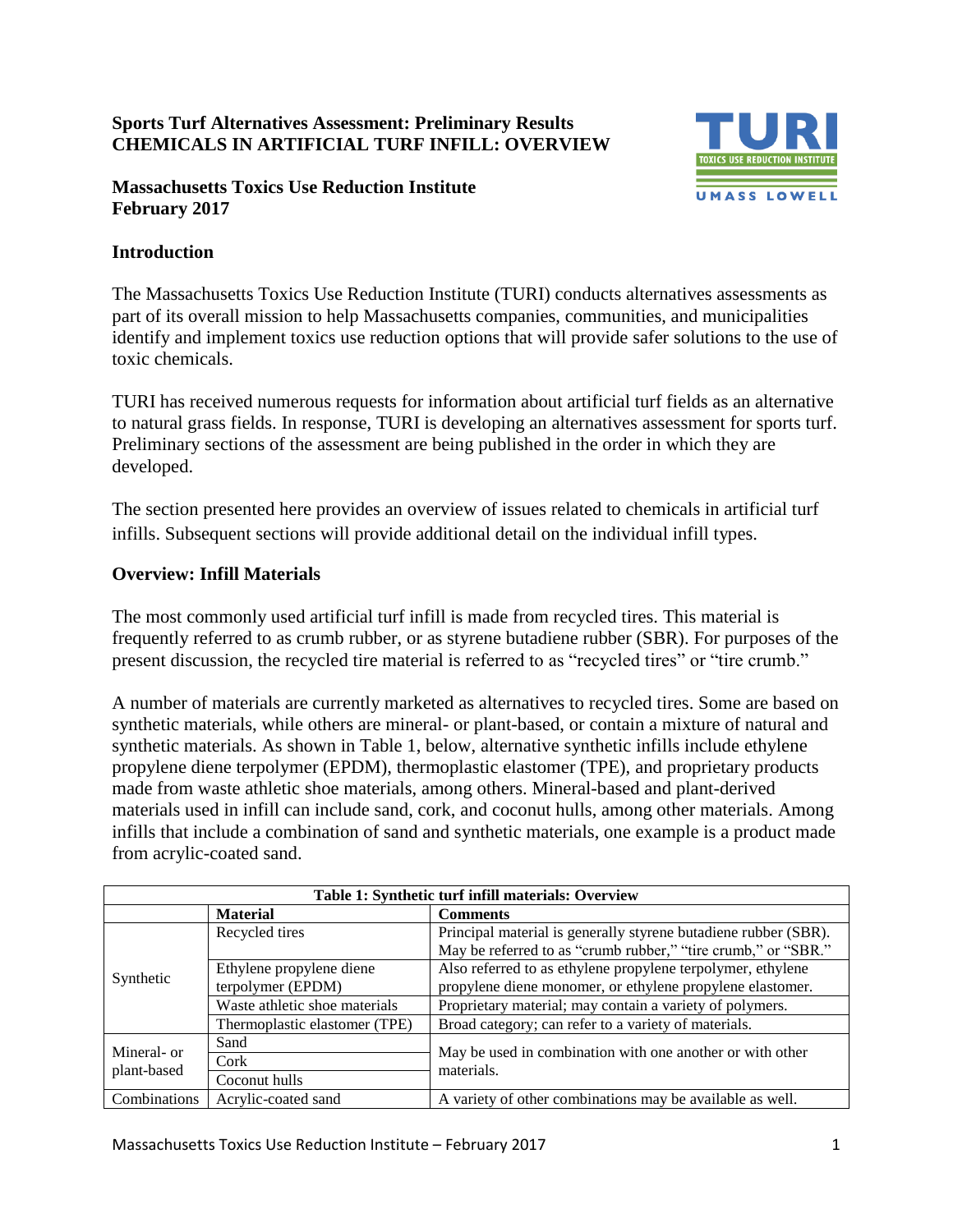### **Understanding rubber and plastic products: Key concepts**

When working to understand the variety of materials that may be used in infills, it is helpful to understand some key concepts related to rubber, plastics, and other polymer materials.

*Polymers.* Rubber and plastic materials are polymers. Polymers are materials that are composed largely of many similar units bonded to one another.

*Multiple materials.* Within a given category of infill, a variety of specific materials may be used. For example, the broad categories of EPDM, TPE, and waste athletic shoe materials each can include a variety of specific materials, with a variety of additives and a variety of toxicological profiles. For this reason, it is difficult or impossible to make broad statements about the safety of a given product in any of these categories unless one has access to more detailed information.

*Additives.* Each material may be used with a variety of additives. These additives can include cross-linking agents, accelerators, stabilizers, plasticizers, fillers, or antimicrobials. The additives can have adverse health and environmental effects. The full list of additives is frequently not disclosed, although it may be possible to obtain guarantees that specific additives are absent, or are below a specified threshold.

#### **Understanding rubber and plastic products: Additional terminology**

For those interested in understanding more about rubber and plastic products, the following terminology may be useful.

*Thermosets vs. thermoplastics.* Both natural and synthetic rubbers are **thermosets**. A key characteristic of a thermoset is that although heat is used in the initial manufacture of the material, once the material has been formed, it cannot be melted. For this reason, tires and other products made from thermosets cannot be melted and re-formed into new products. Among the materials used in artificial turf infills, SBR, EPDM and shoe sole materials are all thermosets.

**Thermoplastics**, in contrast, are materials that can be melted and re-formed into new shapes. Thermoplastic elastomers (TPEs) are one broad category within the larger category of thermoplastics.

*Curing/crosslinking/vulcanization.* Thermosets gain their stability through a process of **curing**, also referred to as crosslinking or vulcanization. Curing is a process of creating links among polymer strands in order to create a stable, three-dimensional structure. In the case of a thermoset, these links are composed of irreversible chemical bonds.

A variety of chemicals can be used in the curing process. These include chemicals that become part of the crosslinking bond, as well as chemicals that catalyze or accelerate the crosslinking process. The term "vulcanization" is often used specifically to refer to crosslinking with sulfur.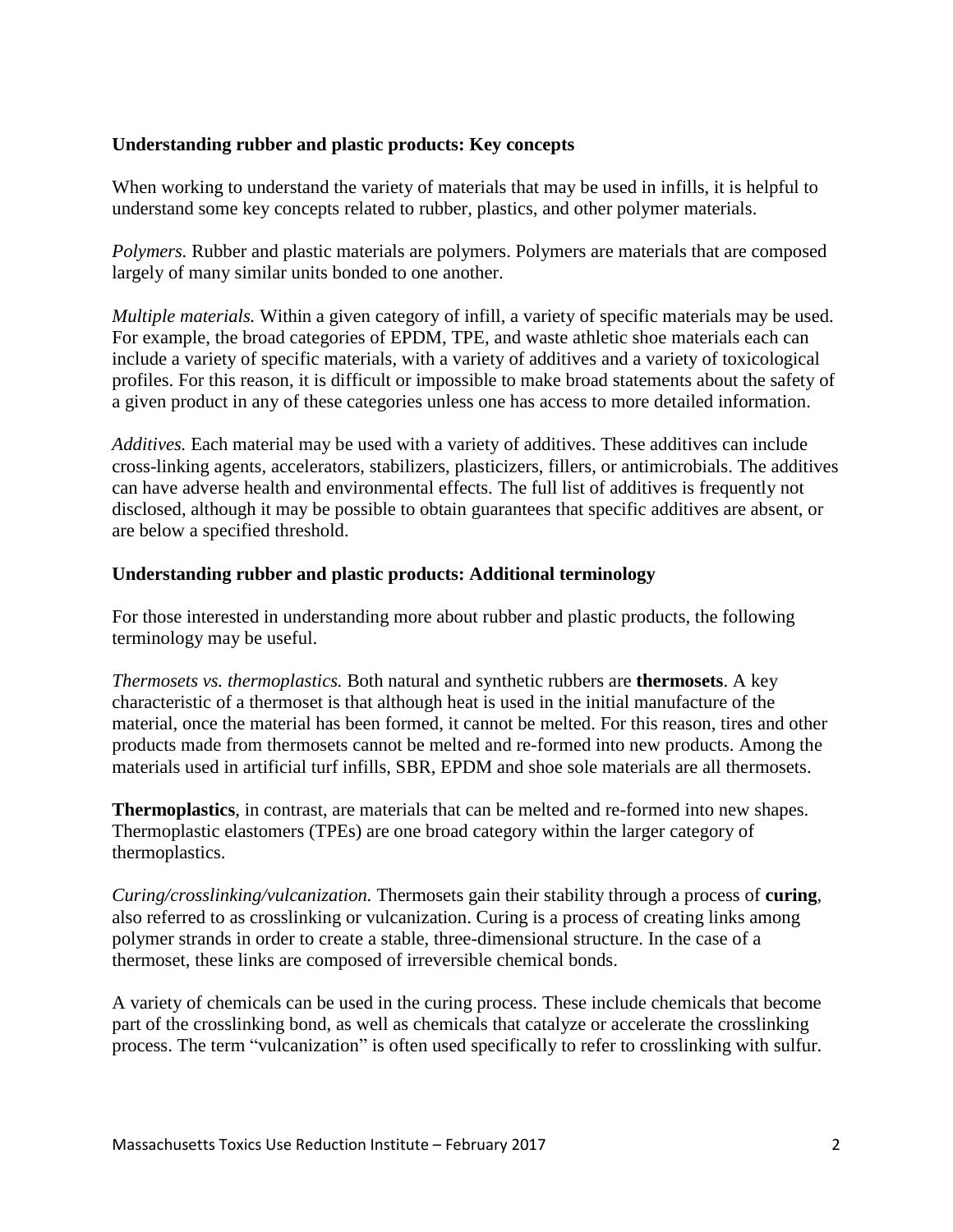In contrast to the large molecules of a polymer, the molecules added in the curing process are often relatively small. Some of these molecules may remain present as free molecules in the final material, and these may be released during product use.

*Plasticizers.* Plasticizers are added to stiff or rigid materials to make them more pliable. One important category of plasticizers is the pthalate esters, also referred to simply as phthalates. Mineral oil can also be used as a plasticizer. The specific plasticizers used in a given product are frequently not disclosed.

*Other additives.* A variety of other additives may be used in rubber and plastic products. **Fillers** such as carbon black or silica can be used to attain specific material properties or simply to extend the volume of the material. **Stabilizers** can be added to decrease the effect of light, heat or other environmental conditions on the material. A range of chemicals can be used as stabilizers. Other additives that may be used include **pigments** and **antimicrobial agents**.

In summary, a variety of chemicals can be found in materials that are marketed for use as infill. Therefore, it is important to conduct thorough research on the materials. In addition to understanding what type of polymer the material is, it is important to investigate what additives are present in it.

# **Regulatory standards**

When testing artificial turf infills for the presence of toxic chemicals, manufacturers, regulators and others sometimes compare their results to a variety of regulatory standards. In the absence of a comprehensive regulatory regime developed specifically for artificial turf, those testing the materials have made an effort to determine which of existing standards may be relevant.

TURI's approach is to seek opportunities to reduce or eliminate the use of toxic chemicals whenever possible; this approach does not require application of any specific threshold or standard, and does not employ any assumptions about acceptable levels of exposure. However, it is useful to note which standards have been used to evaluate a given product, and to consider the relevance and utility of these standards. Therefore, some background information is provided here.

*Environmental standards.* Some studies compare the infill testing results with regulatory standards for contamination of soil. For example, a study by the Norwegian Building Research Institute compared the infill with regulatory standards developed by the Norwegian Pollution Control Authority for "most sensitive land use," encompassing "areas intended for housing, gardens, nurseries, schools, etc." For chemicals not covered by this standard, the researchers made reference instead to Canadian guidance values for agricultural soil, and to Predicted No Effect Concentrations developed through a European Union risk assessment program.<sup>1</sup>

A study conducted in Connecticut checked lead levels in the artificial turf infill and fibers against values considered by the US EPA to pose a "soil-lead hazard" in play areas.<sup>2</sup> A related study in Connecticut checked zinc levels in stormwater samples from the artificial turf field against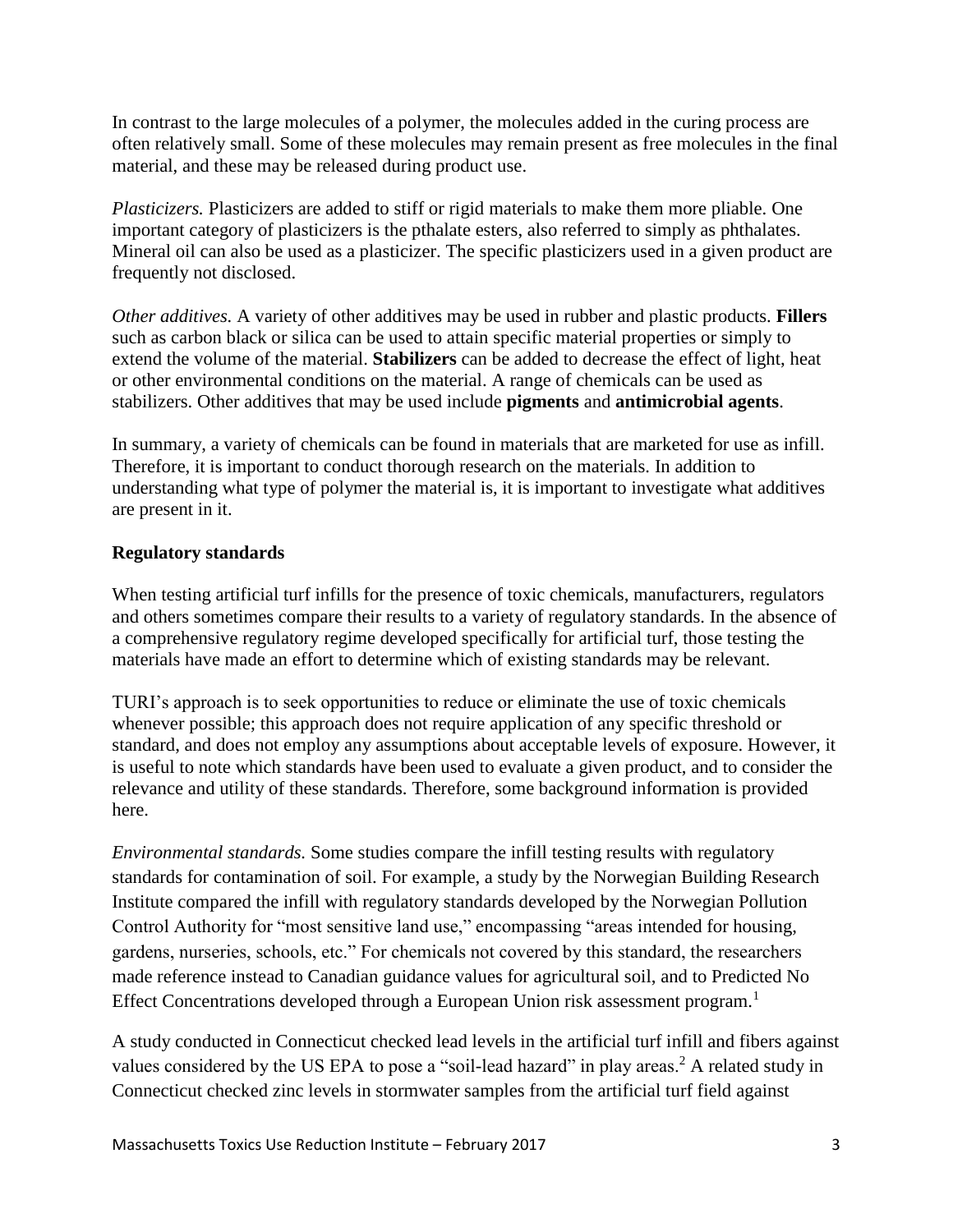federal and state regulatory levels for drinking water, surface waters and groundwater.<sup>3</sup> Other environmental standards sometimes used as a measure against which to compare infill include the Toxic Characteristic Leaching Procedure (TCLP), a standard that simulates leaching conditions that could occur in a landfill and is used to determine whether a material is subject to regulation as a hazardous waste under the Resource Conservation and Recovery Act (RCRA).<sup>4</sup> Reference is also made in some cases to a German standard for artificial turf, DIN V 18035-7.<sup>5</sup> Individual manufacturers have also cited a variety of other standards.

*California Proposition 65.* Other tests have compared the artificial turf results with standards for reporting under California's Safe Drinking Water and Toxic Enforcement Act of 1986 (Proposition 65). This law requires disclosure of the presence of chemicals that are identified by the state of California as causing cancer or reproductive harm.

*European Toy Safety Standard.* A number of tests have been designed to examine infill in relation to the European Standard EN 71‐3 – Safety of Toys Part 3: Migration of certain elements. EN 71-3 "specifies requirements and test methods" for migration of 19 metals or categories of metal compounds from "toy materials and from parts of toys."

Since this test is cited frequently, it may be useful to understand its structure. As shown in Table 2, below, the standard divides toy materials into three categories: Category I ("dry, brittle, powder like or pliable materials"), Category II ("liquid or sticky materials"), and Category III ("scraped-off materials").<sup>6</sup>

For each category, certain assumptions have been made about the amount a child may ingest in the course of play. For Category II, the standard is based on an assumption that a child may ingest 400 mg per day of the material. For Category III, the standard is based on an assumption of a much lower level of ingestion of the material, at 8 mg per day. Category I makes an intermediate assumption that a child may ingest 100 mg per day. <sup>7</sup>

Corresponding to these assumptions about ingestion, Category III has the highest values for each metal (i.e. it is the easiest standard for a material to meet) and Category II provides the lowest values (i.e. it is the most difficult standard for a material to meet). For example, for lead, Category III allows the presence of up to 160 mg/kg of lead in the material, while Category II allows up to 3.4 mg/kg.

A number of manufacturers have compared the results of their infill tests against the Category III values. For purposes of TURI's analysis, we have checked those same results against the somewhat more stringent Category I values. Regardless of the category used, it is important to note that the EN 71-3 standard was designed for toys, and may have limited applicability to synthetic turf infill.

| Table 2: Categories of toy materials under EN 71-3 |                                                     |                              |                                 |  |  |
|----------------------------------------------------|-----------------------------------------------------|------------------------------|---------------------------------|--|--|
|                                                    | Category 1                                          | <b>Category II</b>           | <b>Category III</b>             |  |  |
| Category<br>description                            | "Dry, brittle, powder like or<br>pliable materials" | "Liquid or sticky materials" | "Scraped-off materials"         |  |  |
| <b>Additional</b>                                  | "[I] neludes solid <i>toy</i>                       | "[I] ncludes fluid or        | "[I] ncludes solid <i>toy</i> " |  |  |

Massachusetts Toxics Use Reduction Institute – February 2017 4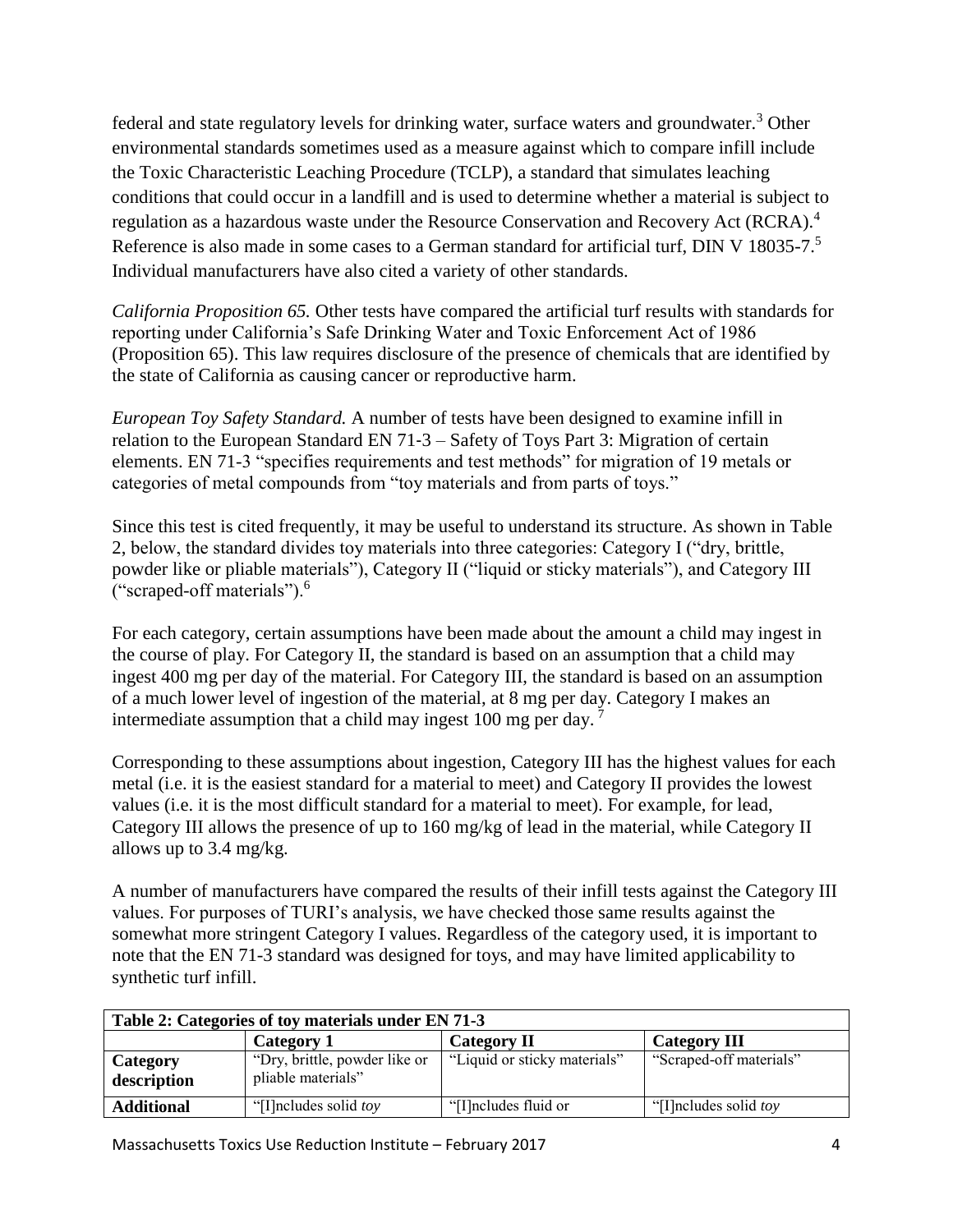| information                                                                                                                                                                                                                                                                                                                                                                                                | material from which<br>powder-like material is<br>released during play. The<br>material can be ingested.<br>Contamination of the hands<br>with powder contributes to<br>enhanced oral exposure."                 | viscous toy material which<br>can be ingested and/or to<br>which dermal exposure<br>occurs during playing." | <i>material</i> with or without<br>a coating which can be<br>ingested as a result of biting,<br>tooth scraping, sucking or<br>licking. This category<br>includes those materials<br>which are not covered by<br>category I and II."                        |  |
|------------------------------------------------------------------------------------------------------------------------------------------------------------------------------------------------------------------------------------------------------------------------------------------------------------------------------------------------------------------------------------------------------------|------------------------------------------------------------------------------------------------------------------------------------------------------------------------------------------------------------------|-------------------------------------------------------------------------------------------------------------|------------------------------------------------------------------------------------------------------------------------------------------------------------------------------------------------------------------------------------------------------------|--|
| Categorization<br>of "common toy<br>materials":<br><b>Examples</b>                                                                                                                                                                                                                                                                                                                                         | "Compressed paint<br>٠<br>tablets, materials<br>intended to leave a trace<br>(e.g. the cores of<br>colouring pencils,<br>chalk, crayons)"<br>"Pliable modelling<br>٠<br>materials, including<br>modelling clays" | "Liquid paints"<br>"Glue sticks"                                                                            | "Coatings of paints"<br>$\bullet$<br>"Polymeric and similar"<br>materials, including<br>laminates"<br>"Paper and board"<br>٠<br>"Textiles"<br>٠<br>"Glass, ceramic, metallic<br>materials,"<br>"Other materials  (e.g.<br>$\bullet$<br>wood, fibre board)" |  |
| <b>Assumed</b><br>ingestion<br>(mg/day)                                                                                                                                                                                                                                                                                                                                                                    | 100                                                                                                                                                                                                              | 400                                                                                                         | 8                                                                                                                                                                                                                                                          |  |
| Sample value:<br>Lead $(mg/kg)**$                                                                                                                                                                                                                                                                                                                                                                          | 13.5                                                                                                                                                                                                             | 3.4                                                                                                         | 160                                                                                                                                                                                                                                                        |  |
| Source: European Standard EN 71-3:2013+A1. October 2014. ICS 97.200.50. Safety of Toys - Part 3: Migration of Certain Elements. Available<br>at https://law.resource.org/pub/eu/toys/en.71.3.2015.html, viewed October 4, 2016. Information shown here is drawn from Table 1 (Cross-<br>reference table for determining category), Table 2 (Migration limits from toy materials), and Annex H (Rationale). |                                                                                                                                                                                                                  |                                                                                                             |                                                                                                                                                                                                                                                            |  |

*ASTM standard*. In 2016, ASTM International issued a standard for testing infill for certain metals, measuring the amount to which players could be exposed in case of accidental ingestion of the infill.<sup>8</sup> A number of industry groups announced in November 2016 that they would voluntarily adopt the standard, ASTM F3188-16.<sup>9</sup> (Business Wire 2016)

# **Acknowledgments**

TURI gratefully acknowledges the assistance of Daniel Schmidt, Associate Professor, Department of Plastics Engineering, and Joey Mead, Professor, Department of Plastics Engineering, University of Massachusetts Lowell, in identifying key concepts and terminology presented in this section. Any errors are the responsibility of TURI.